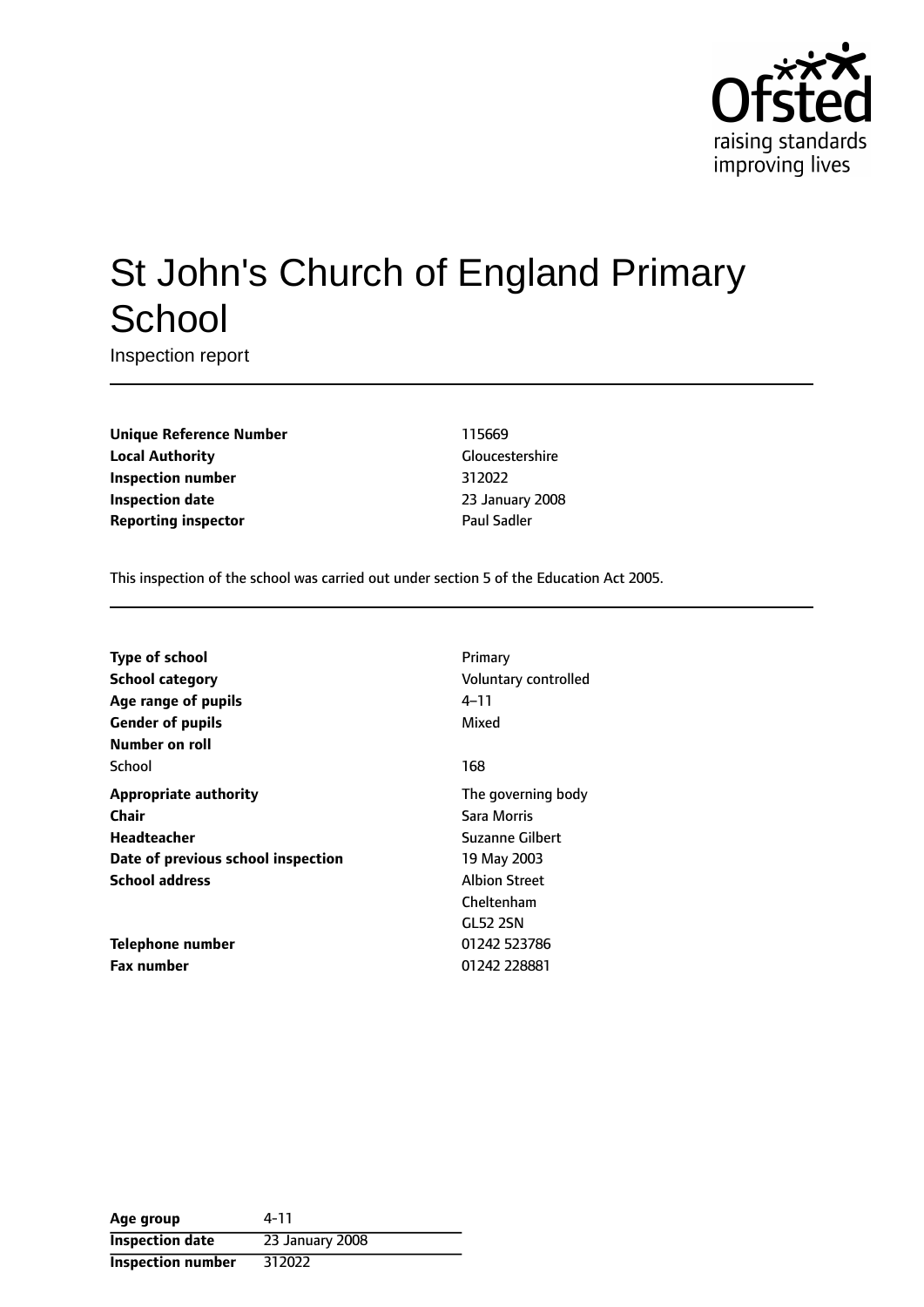.

© Crown copyright 2008

#### Website: www.ofsted.gov.uk

This document may be reproduced in whole or in part for non-commercial educational purposes, provided that the information quoted is reproduced without adaptation and the source and date of publication are stated.

Further copies of this report are obtainable from the school. Under the Education Act 2005, the school must provide a copy of this report free of charge to certain categories of people. A charge not exceeding the full cost of reproduction may be made for any other copies supplied.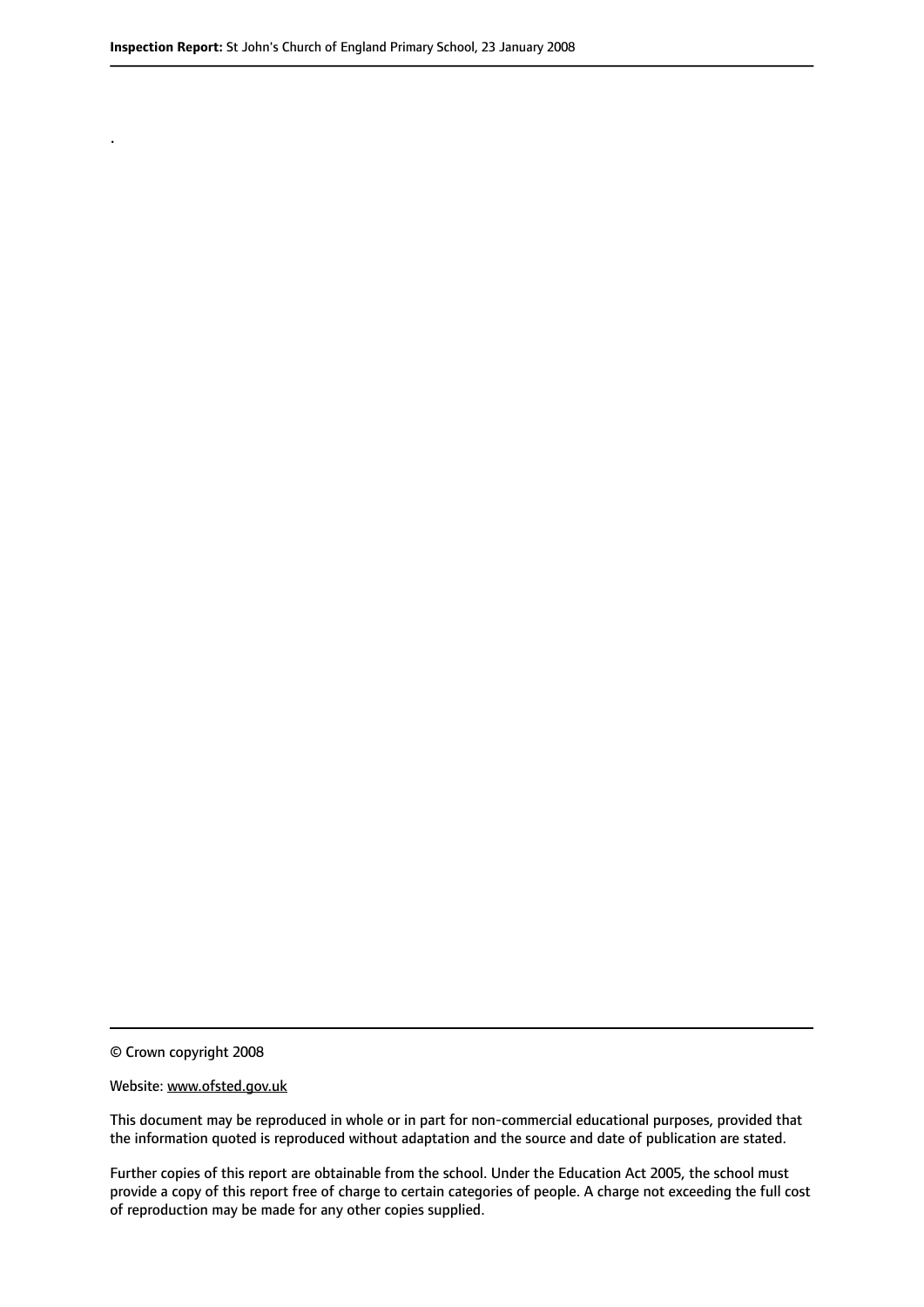# **Introduction**

The inspection was carried out by an Additional Inspector. He evaluated the overall effectiveness of the school and investigated the following issues: the progress of pupils in mathematics in Years 3 to 6; the impact of teaching and the curriculum on the progress of pupils at an early stage of learning English; and the strengths that contribute to the inclusiveness of the school. Evidence was gathered by observing lessons, scrutinising documents and pupils' work, and from discussions with staff and pupils. Other aspects of the school's work were not evaluated in detail but the inspector found no evidence to suggest that the school's own assessments, as given in its self-evaluation, were not justified and these have been included where appropriate in this report.

# **Description of the school**

The school is of below average size and is situated near the town centre. The proportion of pupils from minority ethnic groups is above average. Increasingly, these pupils are of eastern European ethnicity. The proportion of pupils at an early stage of learning English is also above average.

### **Key for inspection grades**

| Grade 1 | Outstanding  |
|---------|--------------|
| Grade 2 | Good         |
| Grade 3 | Satisfactory |
| Grade 4 | Inadequate   |
|         |              |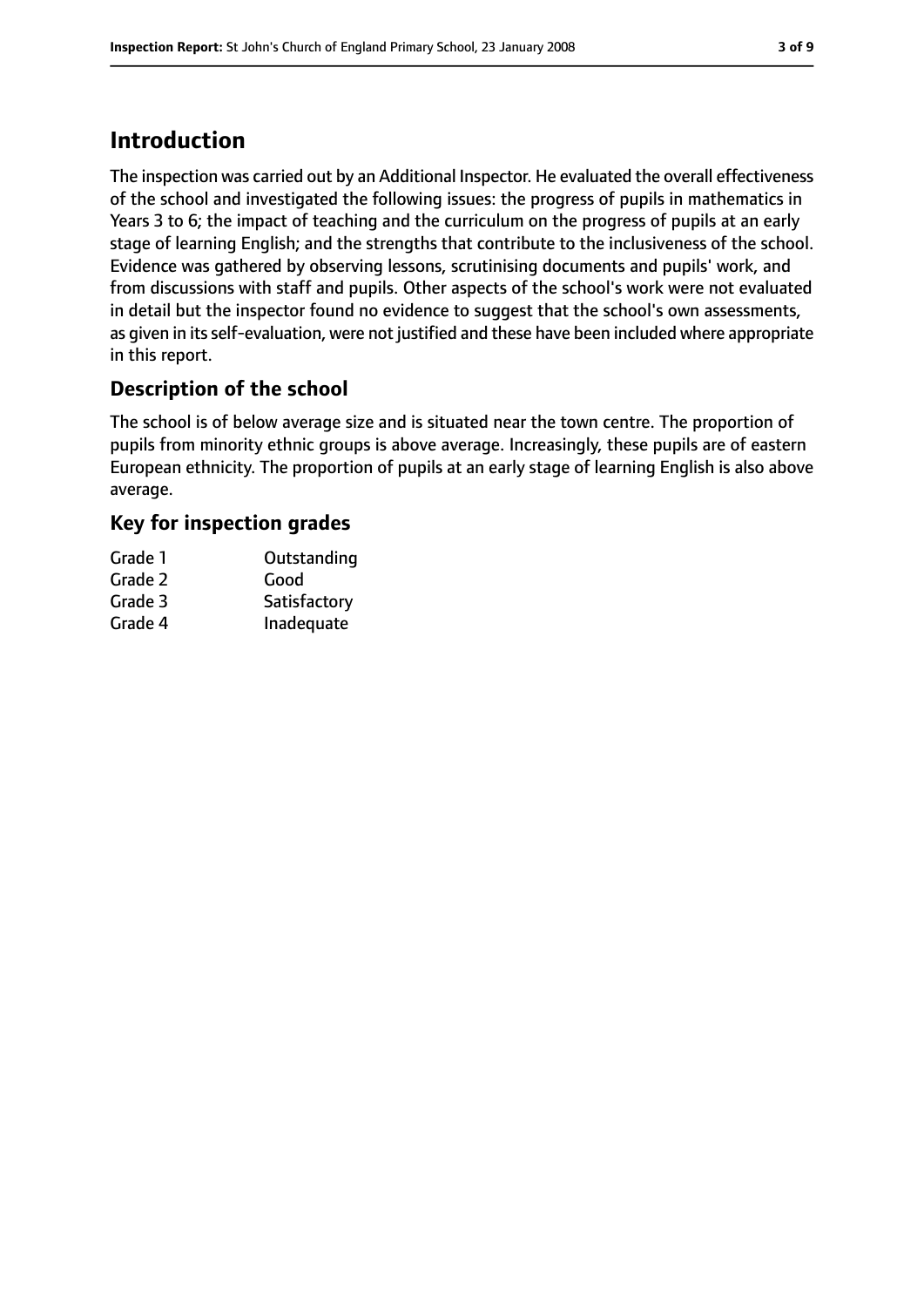# **Overall effectiveness of the school**

#### **Grade: 2**

This is a good school where pupils achieve well. The greatest strength of the school is the way in which pupils from a wide variety of backgrounds are welcomed and included in the life of the school. Pupils, parents and staff rightly find this cultural richness a cause for celebration. A comment that the school is 'particularly strong in encouraging good values of caring for others and respecting difference' reflects the views of many parents. Pupils who start school with little knowledge of English make excellent progress in learning the language and, by the time they leave, attain standards that are in line with those of other pupils.

Children start school with levels of skills and knowledge below those expected. They make good progress in the Reception class and attain the goals set for children of their age. In Years 1 to 6 pupils make very good progress in English and attain above average standards by the end of Year 6. They make good progress in mathematics and science and attain at least average standards in these subjects. In 2007, the school was rightly disappointed with standards attained in mathematics tests. The reasons were analysed and effective action has been taken to raise attainment. Evidence of these successful strategies can be found in pupils' work. For instance, during the inspection Year 5 pupils were investigating 'triangular numbers'. They correctly identified a pattern linking these to square numbers. This was work of a high standard for their age.

The pupils' success is achieved through teaching of a consistently good standard. Teachers' expectations are very clear, leading to excellent behaviour and relationships in the classroom. Very good use is made of questioning and of pupils discussing their work with each other. Those at an early stage of learning English, or with learning difficulties and/or disabilities, receive very good support. Excellent marking of work enables pupils to learn from their mistakes. Pupils are set challenging targets for the next steps in their learning and have a very good understanding of how to use these effectively. The curriculum is well planned and uses teachers' knowledge of pupils' progress to ensure that each child is given appropriately challenging work. There is a good range of additional activities such as trips and an after school club, but pupils rightly complain that out of school sporting activities are limited in some seasons. Good use is made of the range of languages in the school, with clubs for French, Polish and Chinese.

The school's inclusive ethos promotes excellent spiritual, moral, social and cultural development. It is rooted in Christian values, but those of all faiths are respected and celebrated. Pupils use this diversity to make an outstanding contribution to the community, as when pupils performed Hindu dance to the pupils of a nearby infant school. They also have a good understanding of what makes a school a better place. Pupils in a Year 4 class, for example, engaged in an intelligent discussion about children's right and responsibilities. Such activities contribute to pupils' excellent enjoyment of school. To quote a pupil representing the views of many, 'I really enjoy learning and playing with my friends.' Pupils have a very good understanding of how to stay safe, for example when walking or cycling in their urban environment. Their knowledge of how to lead healthy lives is good, although they admit to eating chocolate and crisps at school, as healthy alternatives are not always available. Pupils' attendance has improved in recent years and is now above average.

The school is a happy place for pupils and staff, and the consistency arising from low staff turnover is greatly appreciated by parents. Leaders and managers are experienced, well trained and effective. They have a very good understanding of how to meet the needs of the pupils,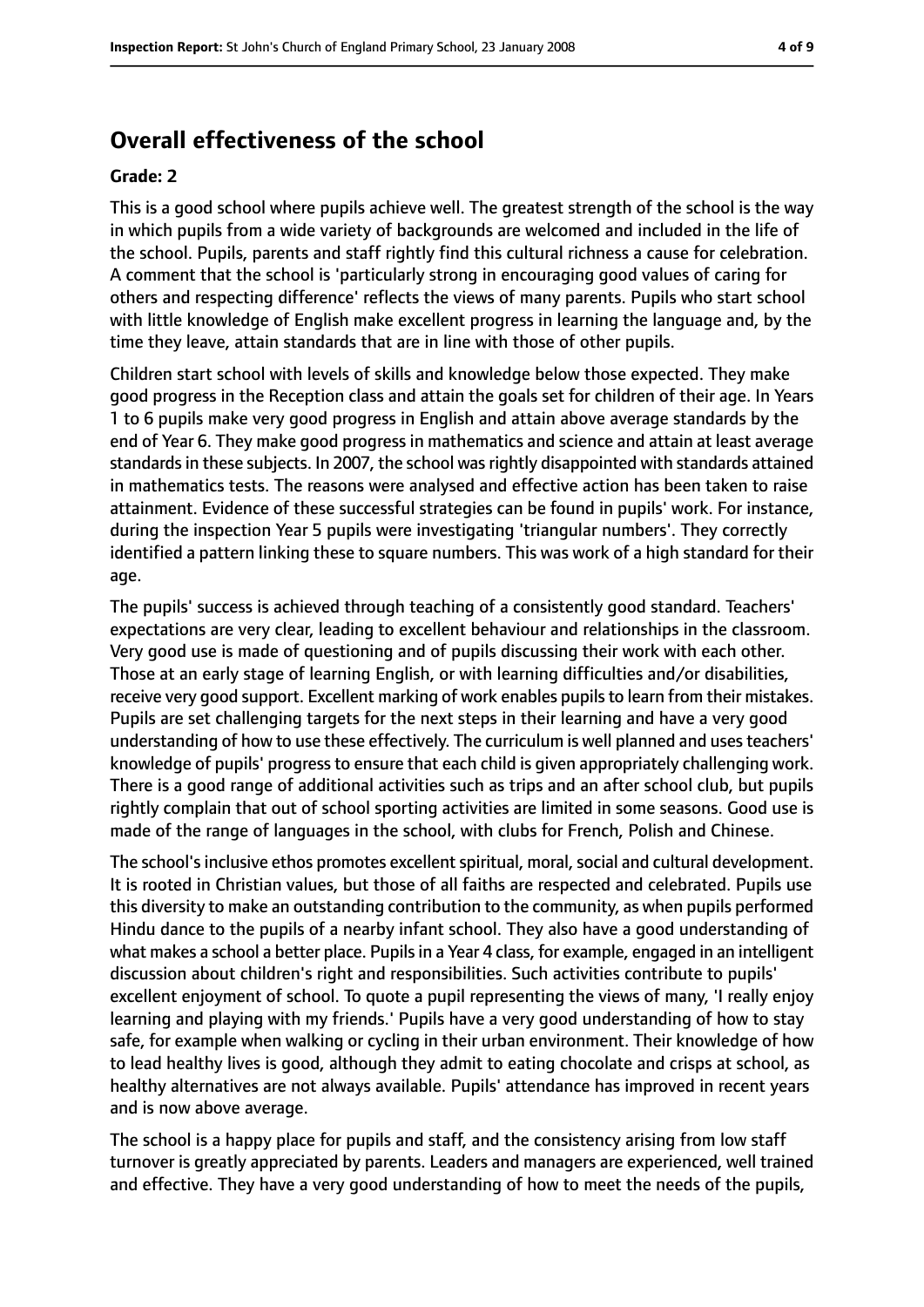especially those at an early stage of learning English or with particular learning needs. Pupils receive excellent care, with robust child protection procedures and with staff having a very good knowledge of all pupils. As a parent said, 'St John's is like a village school in the middle of town.' There are excellent links with external partners including agencies and other educational establishments. The experience of the staff is recognised locally, for instance through their involvement in research on assessment, published by the local authority. The headteacher and other leaders and managers have a good understanding of the school's strengths and weaknesses and set challenging targets that are usually achieved. Governors support the school well and ensure that leaders and managers are accountable. There has been good improvement since the last inspection and the school is in a good position to make further improvements and achieve the leaders' goal of overall excellence.

# **Effectiveness of the Foundation Stage**

#### **Grade: 2**

On starting school, children have a very wide range of social and communication skills. Routines are quickly established, and children experience a wide range of activities that enable them to make good progress. Those with limited English very quickly acquire fluency in the language. Staff assess pupils' development effectively, through observation and careful recording. This enables work to be planned to meet their individual needs. Activities encourage independence and social interaction. A recently completed covered outdoor area successfully extends these opportunities. Although teaching is good, on a few occasions children are required to concentrate for too long on one activity, and they become restless as a result.

### **What the school should do to improve further**

- Improve the range of healthy eating options available to pupils.
- Ensure that a range of additional sporting and other physical activities is available to pupils throughout the year.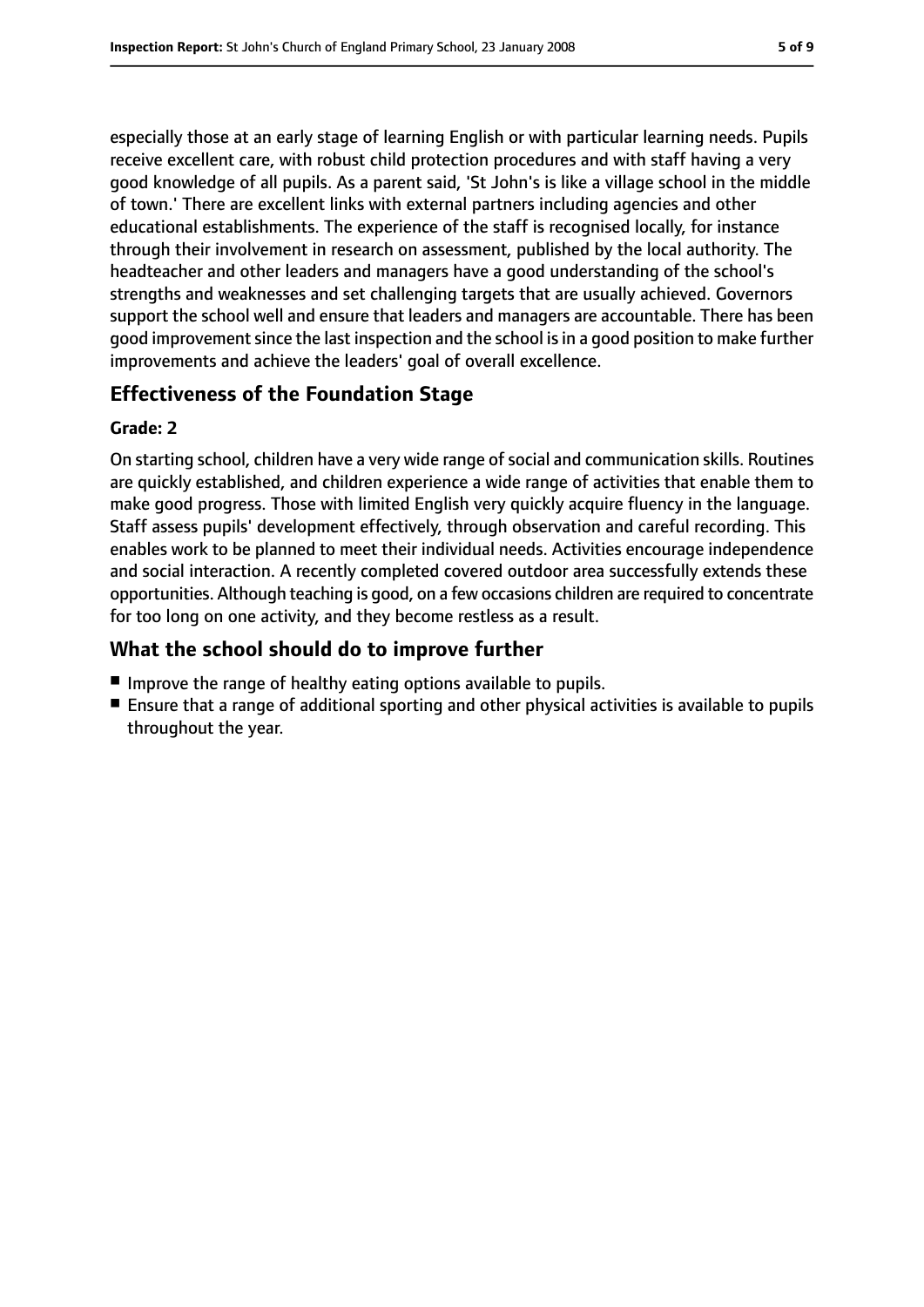**Any complaints about the inspection or the report should be made following the procedures set out in the guidance 'Complaints about school inspection', which is available from Ofsted's website: www.ofsted.gov.uk.**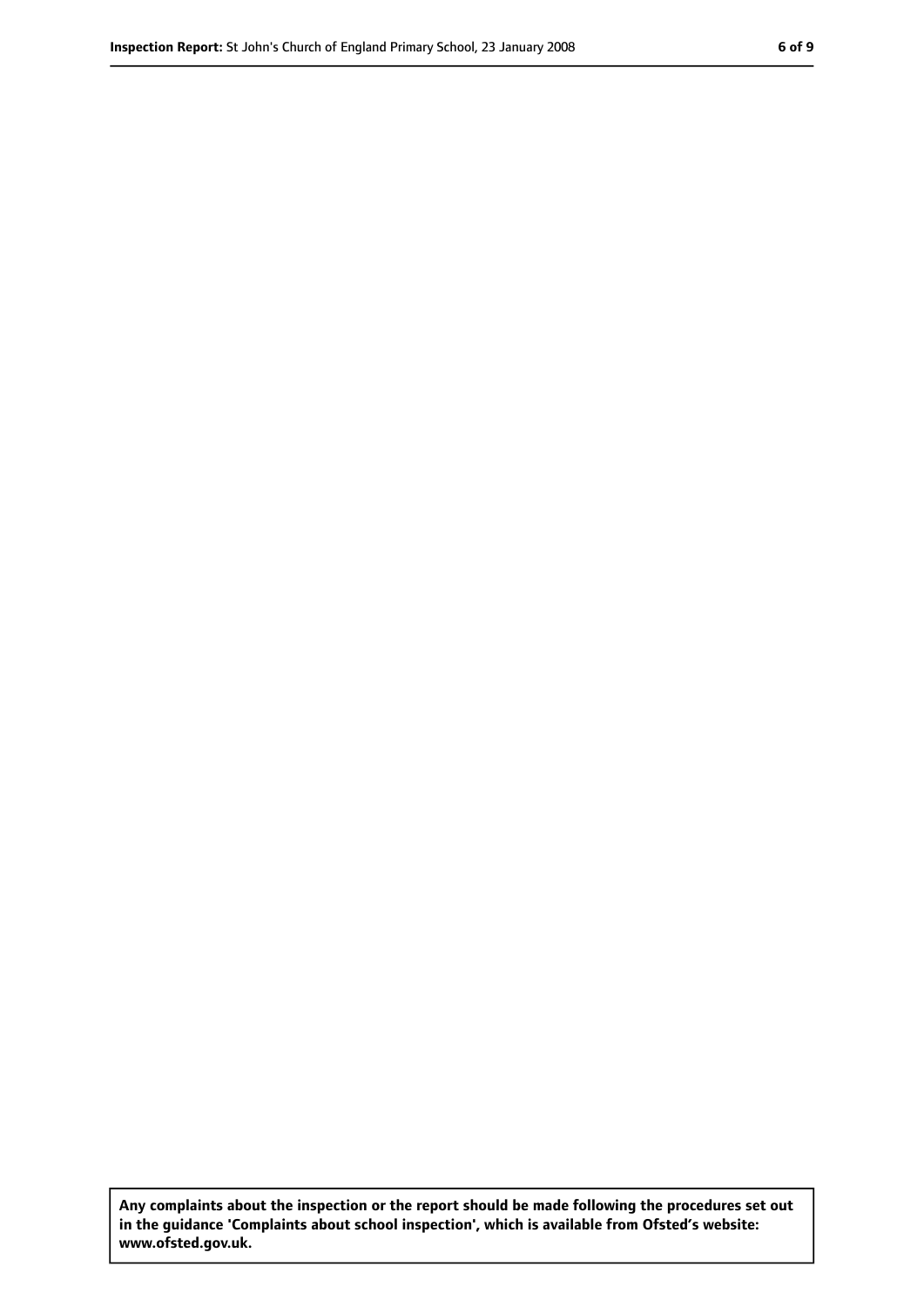# **Inspection judgements**

| $^{\backprime}$ Key to judgements: grade 1 is outstanding, grade 2 good, grade 3 satisfactory, and | <b>School</b>  |
|----------------------------------------------------------------------------------------------------|----------------|
| arade 4 inadequate                                                                                 | <b>Overall</b> |

# **Overall effectiveness**

| How effective, efficient and inclusive is the provision of education, integrated<br>care and any extended services in meeting the needs of learners? |     |
|------------------------------------------------------------------------------------------------------------------------------------------------------|-----|
| Effective steps have been taken to promote improvement since the last<br>inspection                                                                  | Yes |
| How well does the school work in partnership with others to promote learners'<br>well-being?                                                         |     |
| The effectiveness of the Foundation Stage                                                                                                            |     |
| The capacity to make any necessary improvements                                                                                                      |     |

### **Achievement and standards**

| How well do learners achieve?                                                                               |  |
|-------------------------------------------------------------------------------------------------------------|--|
| The standards <sup>1</sup> reached by learners                                                              |  |
| How well learners make progress, taking account of any significant variations between<br>groups of learners |  |
| How well learners with learning difficulties and disabilities make progress                                 |  |

# **Personal development and well-being**

| How good is the overall personal development and well-being of the<br>learners?                                  |  |
|------------------------------------------------------------------------------------------------------------------|--|
| The extent of learners' spiritual, moral, social and cultural development                                        |  |
| The extent to which learners adopt healthy lifestyles                                                            |  |
| The extent to which learners adopt safe practices                                                                |  |
| How well learners enjoy their education                                                                          |  |
| The attendance of learners                                                                                       |  |
| The behaviour of learners                                                                                        |  |
| The extent to which learners make a positive contribution to the community                                       |  |
| How well learners develop workplace and other skills that will contribute to<br>their future economic well-being |  |

# **The quality of provision**

| How effective are teaching and learning in meeting the full range of the<br>learners' needs?          |  |
|-------------------------------------------------------------------------------------------------------|--|
| How well do the curriculum and other activities meet the range of needs<br>and interests of learners? |  |
| How well are learners cared for, quided and supported?                                                |  |

 $^1$  Grade 1 - Exceptionally and consistently high; Grade 2 - Generally above average with none significantly below average; Grade 3 - Broadly average to below average; Grade 4 - Exceptionally low.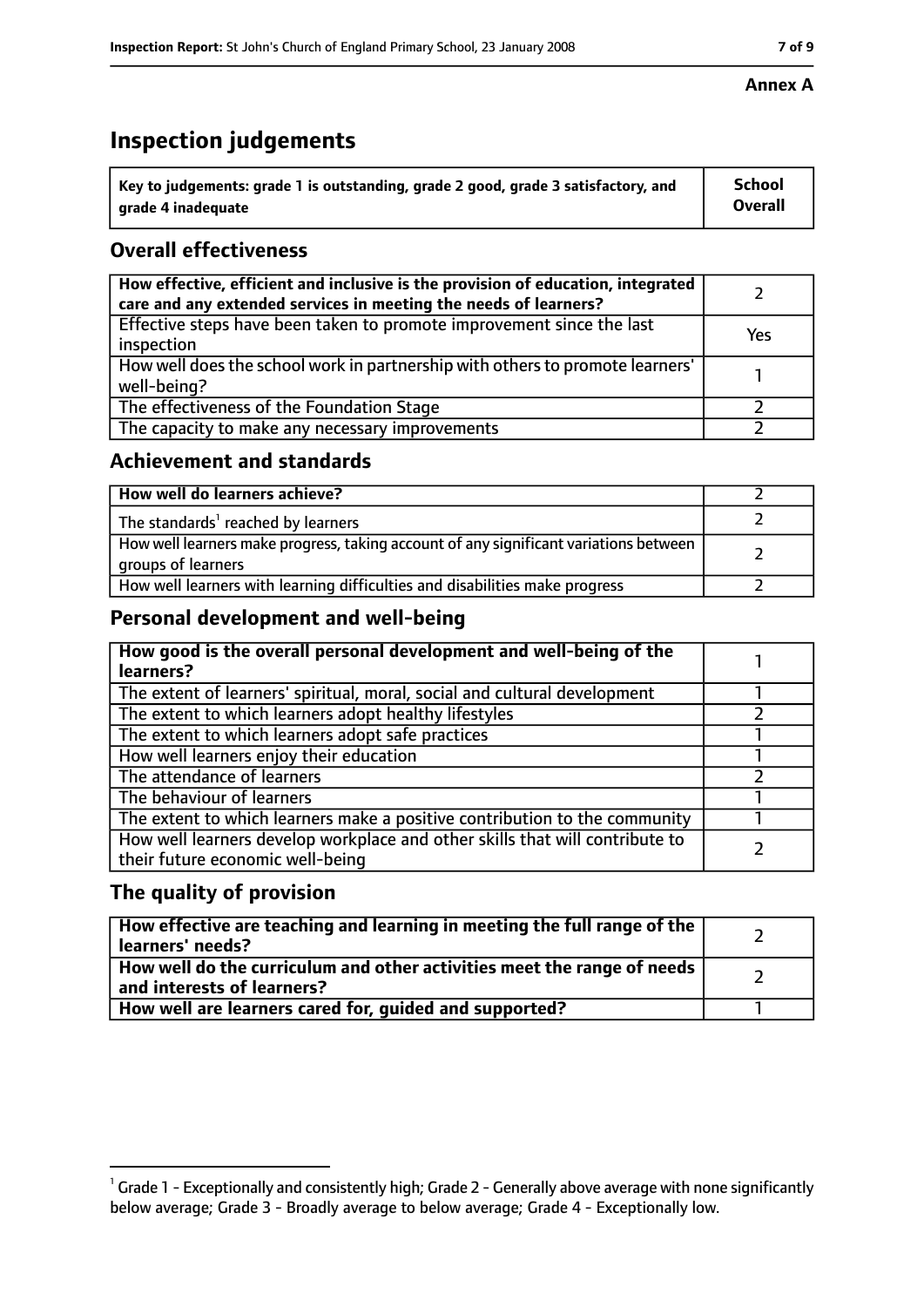# **Leadership and management**

| How effective are leadership and management in raising achievement                                                                              |           |
|-------------------------------------------------------------------------------------------------------------------------------------------------|-----------|
| and supporting all learners?                                                                                                                    |           |
| How effectively leaders and managers at all levels set clear direction leading<br>to improvement and promote high quality of care and education |           |
| How effectively leaders and managers use challenging targets to raise standards                                                                 |           |
| The effectiveness of the school's self-evaluation                                                                                               |           |
| How well equality of opportunity is promoted and discrimination tackled so<br>that all learners achieve as well as they can                     |           |
| How effectively and efficiently resources, including staff, are deployed to<br>achieve value for money                                          | 7         |
| The extent to which governors and other supervisory boards discharge their<br>responsibilities                                                  | フ         |
| Do procedures for safequarding learners meet current government<br>requirements?                                                                | Yes       |
| Does this school require special measures?                                                                                                      | <b>No</b> |
| Does this school require a notice to improve?                                                                                                   | No        |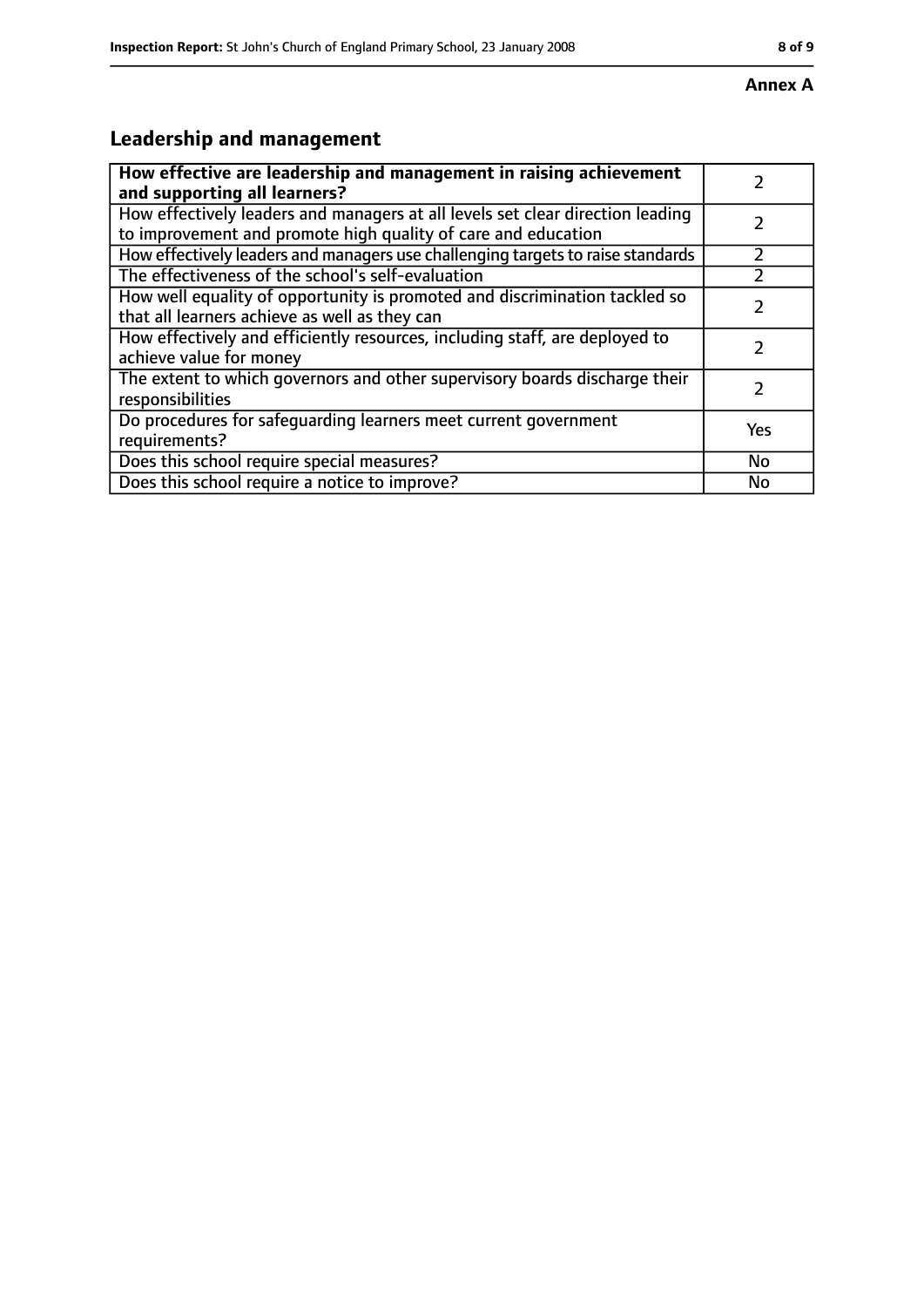#### **Annex B**

# **Text from letter to pupils explaining the findings of the inspection**

05 February 2008

Dear Pupils

St John's CE Primary School, Cheltenham GL52 2SN

I very much enjoyed talking to you and seeing your work when I visited your school recently. I especially enjoyed talking to the school council and others of you, as I found you confident, friendly and able to express your views very clearly.

I agree with you and your parents that yours is a good school. These are some of the most important things about it.

- You make good progress, and pupils in Year 6 get above average results in tests and assessments, especially in English.
- Everyone gets on very well together and you all learn a lot from friends from different cultures and faiths. You use this to help the community, such as when the Hindu dance club performed for the infant school.
- Those of you who did not speak much English when you started at the school make excellent progress in learning the language.
- The school is working hard to improve your mathematics and you are now producing some very good work in this area.
- Teaching is good. Lessons are interesting and fun. You find the way teachers mark your work very helpful.
- You have an excellent understanding of right and wrong and of how to keep safe.
- Your behaviour is excellent.
- You enjoy school a lot, especially all the different activities on offer. There are lots of clubs, although you told me you would like more sports clubs.
- Teachers set you useful targets, and you understand how to use these very well.
- You are cared for very well.
- The headteacher, other staff and governors lead the school well.
- The school has excellent links with other schools and with your parents.

I have asked the school to improve two things. I have asked that the school provides you with more healthy food, and that you have more opportunities for sport and exercise out of school time.

Yours sincerely

Paul Sadler Lead inspector